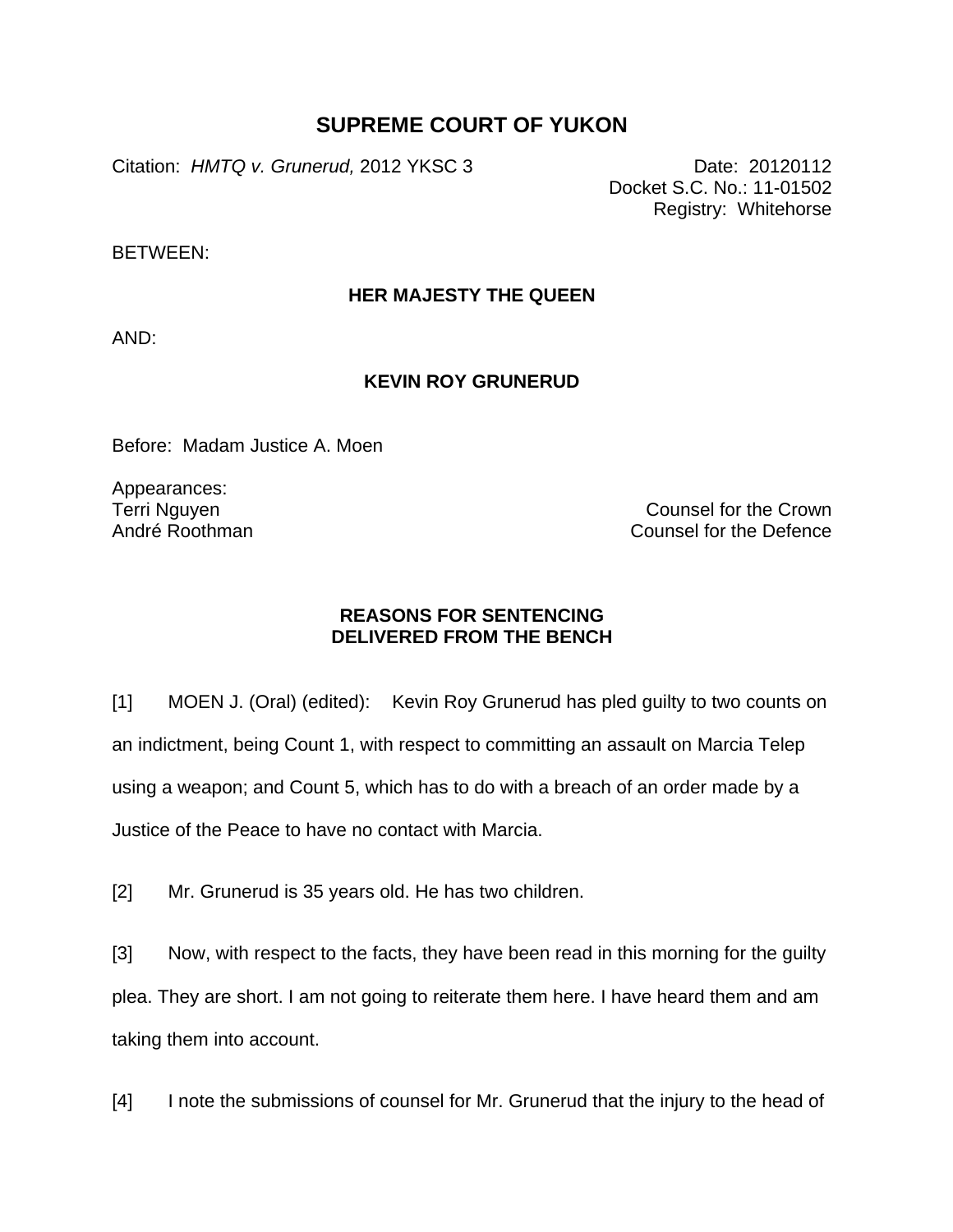the complainant was the result of a reckless disregard for her safety.

[5] There is no Pre-Sentence Report in this case. There is a victim impact statement, which has been filed by the victim I have read that statement. Essentially, Marcia Telep has, over the last year, felt this assault deeply through her lack of trust and fear as a result of the incident as described in the facts put before me this morning. I am not surprised by her reaction. This is the reaction, usually, of women who have been subjected to what she was subjected to in this particular case, and it is unfortunate that you, Mr. Grunerud, could not have understood that earlier.

[6] There is also a criminal record which has been put before me and I note in that there have been incidents such as this in the past. Furthermore, incidents relating to both of the counts to which you have pled guilty. In particular, you have been involved in the past in domestic violence, and, in particular, in the recent past, in 2009. You have also, on occasion, failed to obey the orders of the Court and I am taking that into account today as well.

[7] I note in particular, and you have just told me this, in your remarks prior to my sentencing you, that underlying these events, and underlying your record, is an addiction to alcohol which brings out a beast in you when it comes to other people. You are 35 years old. You have not yet got this under control, and that causes me some concern with respect to the safety of the public and, in particular, women.

[8] Now, Mr. Grunerud, you have probably heard this before, but I am going to tell you about the sentencing principles that I have to take into account when I am sentencing you. First of all, the fundamental purpose of sentencing in our society is to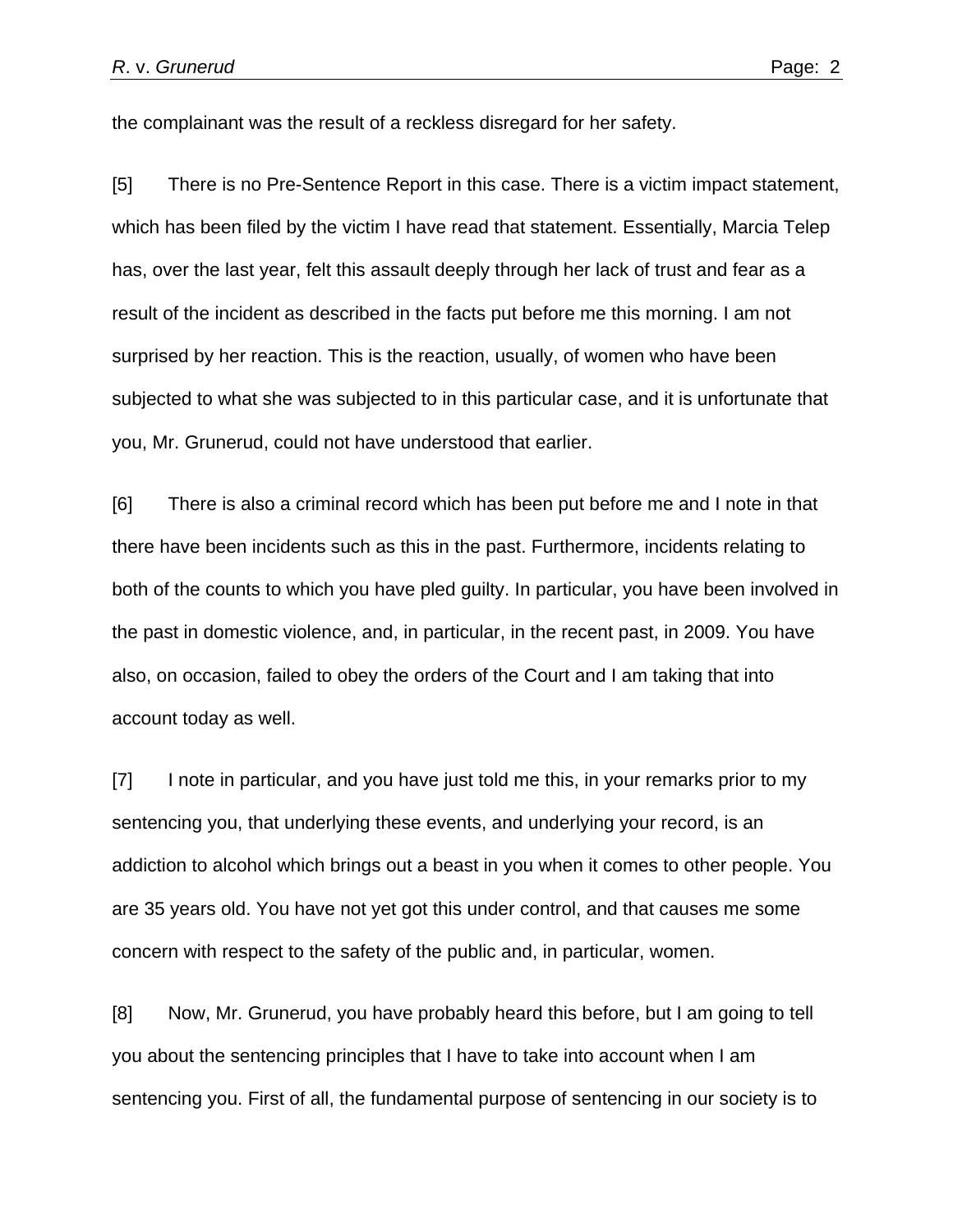contribute to respect for the law and the maintenance of a just, peaceful and safe society. In doing so, we take into account a number of different things. There is nothing that takes primacy over another thing, but we must consider several things: we must denounce unlawful conduct; we must deter the offender from committing the crime again, if we can; we must send a message to the public and, in particular, to your friends, associates and community, that behaviour such as the behaviour I have heard about today is not to be tolerated by society. We must also, sometimes, protect the public by separating the offender, in this case you, from the public. This can take place in two ways; one is by incarceration and the other is through a probation order with conditions that keep you away from certain people.

[9] We should also assist you in your rehabilitation. Where it is appropriate, we should provide reparation to the victim or to the community where harm has been done, as it has been here, and above all we should try to promote responsibility in you and encourage you to acknowledge the harm that has been done. Acknowledging the harm that has been done, Mr. Grunerud, means a really sincere attempt on your part to avoid doing anything that would result in harm again.

[10] I will now address mitigating and aggravating factors in your case. First of all, I am going to mention a mitigating factor, which is that by pleading guilty before trial that you have ensured that the victim and her family have not had to give evidence today, which is a very traumatic thing for them to have to do. However, it was a late plea. It was not prior to the preliminary in which they had to give evidence and therefore the mitigating factor in this case is not as significant as it would be if you had pled guilty and accepted responsibility immediately.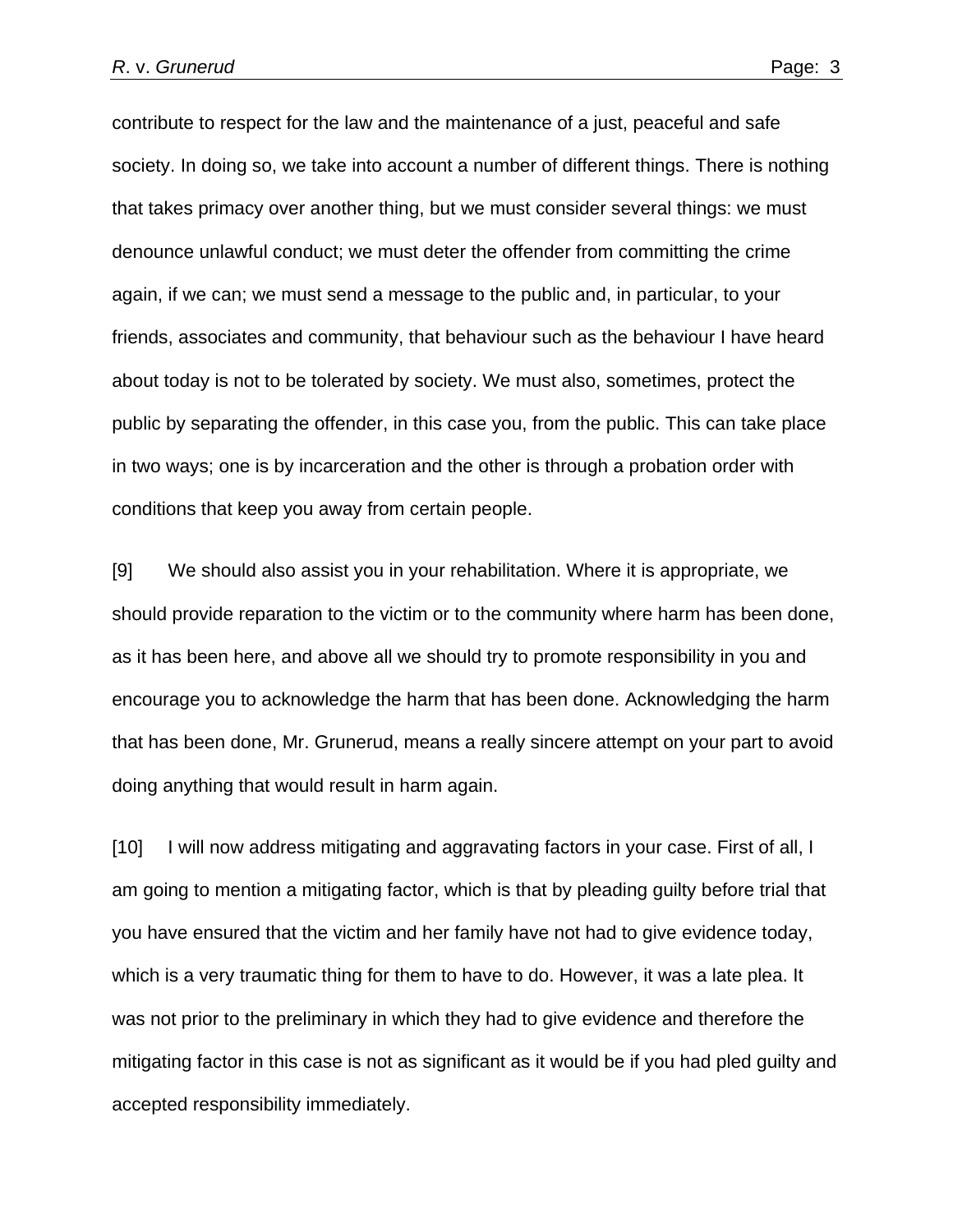[11] In terms of aggravating factors, this was a domestic relationship. It was a boyfriend-girlfriend situation, and that must be taken into account by the Court when a charge is relating to assault.

[12] Another aggravating factor is your record. People can have records, but yours is very particular in that it relates to the two counts on which you pled guilty today. I have mentioned already that your record shows that you tend to abuse women, especially when you are consuming alcohol. You know that when you take alcohol your behaviour is outside the limits of behaviour that is acceptable in our society. You know that and you have known that for some time; that is clear. And yet in this case you chose to drink and take the risk of exhibiting this kind of behaviour again.

[13] One of the other aggravating factors is that you subjected her to this confinement not for five minutes but for a day, except when you were asleep. But it was a very, very long time, and that is a terrorizing kind of assault, and that, too, is an aggravating factor. You would not allow her to leave, you lied to her, you had her cell phone, and you clearly wanted to punish her because she had a communication from another man, which was none of your business. You should not have looked at her cell phone in the first place. You were abusing her privacy when you did that. That, too, was aggravating.

[14] Finally, it is aggravating that you contacted her after all of this, in the face of a no contact order, knowing that what you were doing was wrong, and nevertheless you continued to terrorize her by contacting her when she had already. This shows me a complete lack of disregard for how she must have felt in these circumstances.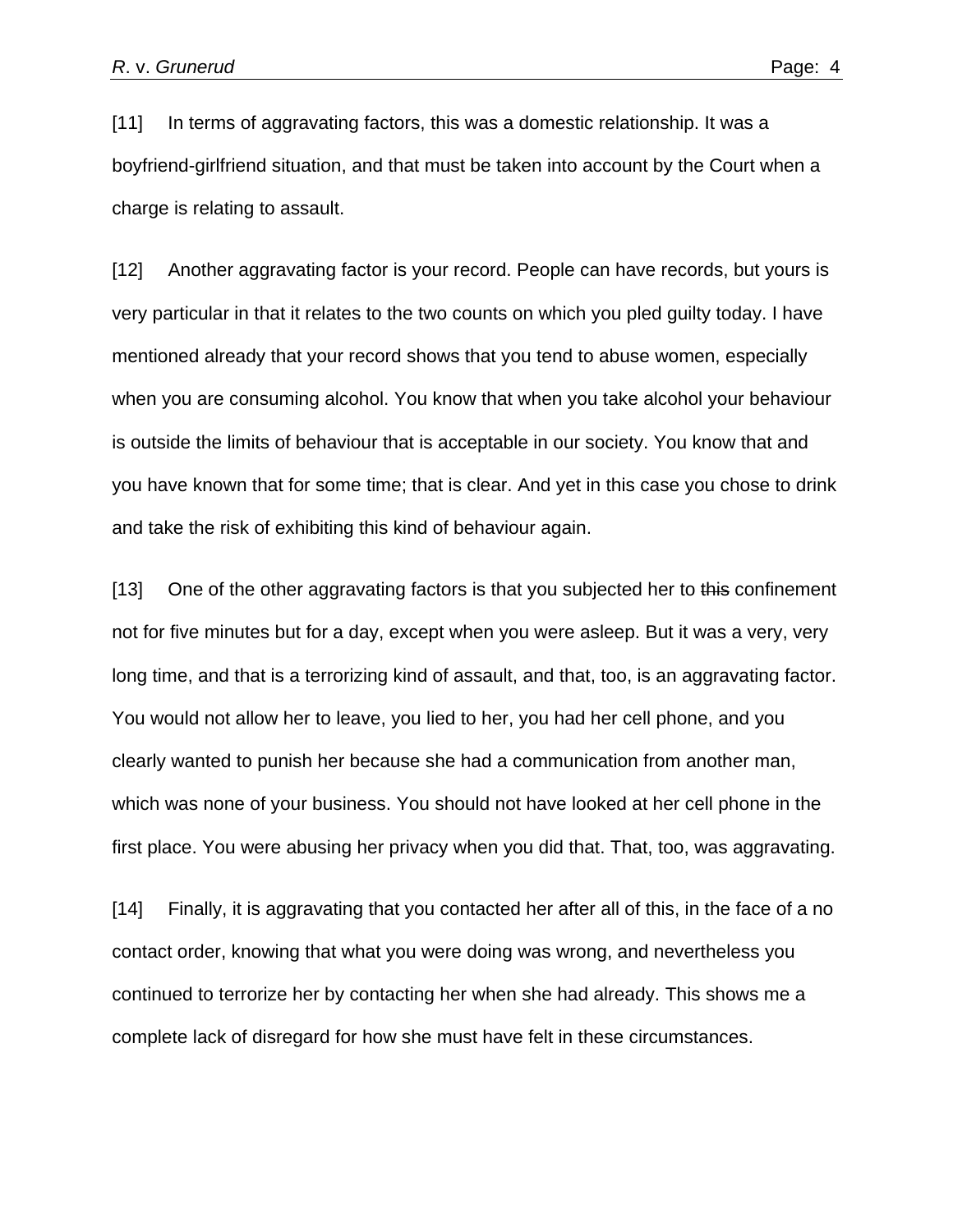[15] Your counsel has pointed out to me that you are Aboriginal, but he did not make a *Gladue* application and, therefore, I am not required to take into account any systemic or background factors of Aboriginal people here because there has been no evidence put before me of that. I think your counsel's intention was to let me know that there was a community that you could turn to for assistance, and I am having regard to that here.

[16] The objective seriousness of this crime as established by Parliament in the *Criminal Code* is a maximum sentence of ten years. I have not been advised that there is a minimum period of sentencing for this particular matter, but I have been advised by counsel that the range of sentence in this particular jurisdiction can be everything from a conditional discharge to penitentiary time, usually about three years. That, of course, depends on the circumstances of the offence and the circumstances of the offender. In this particular case, I have a situation where the offence was one that took place over a long period of time and by an offender who has committed similar offences in the past. Therefore, any mitigation that one may find in terms of sentencing for someone for whom there has been a first offence is not present in this case.

[17] The objectives that I am trying to achieve here are: to denounce your conduct; I am hopeful that this will deter you from doing it again; I am going to try to protect the public by the terms of the probation order that I am going to give you; but, I particularly want to assist you in your rehabilitation. It is best for you, of course, but it is also best for society if you can get your behaviour under control, and above all, that you, in the future, will take responsibility for your actions and will continue to acknowledge the harm that you have done in this case, as well as others.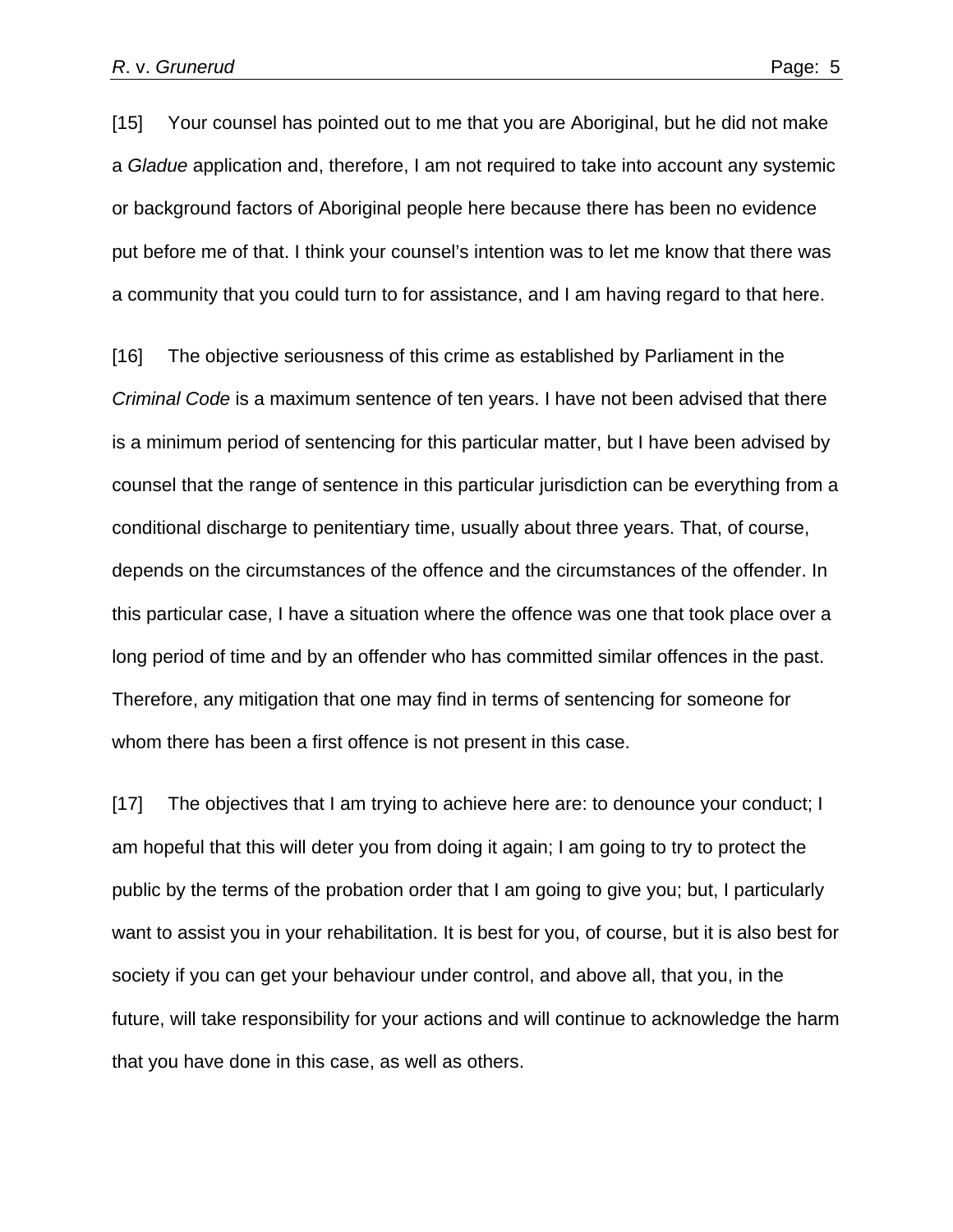[18] Could you stand, please, Mr. Grunerud? On Count number 1, I sentence you to two years less a day, which is 719 [sic] days. I am sentencing you to two years less a day rather than the sentence requested by Crown counsel because I see no point in your going into a penitentiary. It seems to me that it would be better that you spend your time here in Whitehorse, where you do have a family and where you may be able to avail yourself of some of the programs available through your Aboriginal community.

[19] Given that you have spent one year in prison, approximately, and, in fact, 332 days in prison, the Crown and defence counsel have agreed that these are the circumstances where I should grant one and a half days for each day you have spent in remand. Therefore, you will serve the balance of the term of 719 days less 498 days, and I leave it to counsel to tell me if I am wrong.

[20] MS. NGUYEN: No, that's the correct calculation.

[21] THE COURT: Thank you. You have not calculated the balance, have you, by any chance?

[22] MS. NGUYEN: I am doing that right now.

[23] THE COURT: I think it is 221 days.

[24] MS. NGUYEN: Yes, 221 is what I get.

[25] THE COURT: Mr. Grunerud, you are sentenced to 719 days, but you will serve the balance of 221 days, taking the time of 332 days times one and a half days in remand.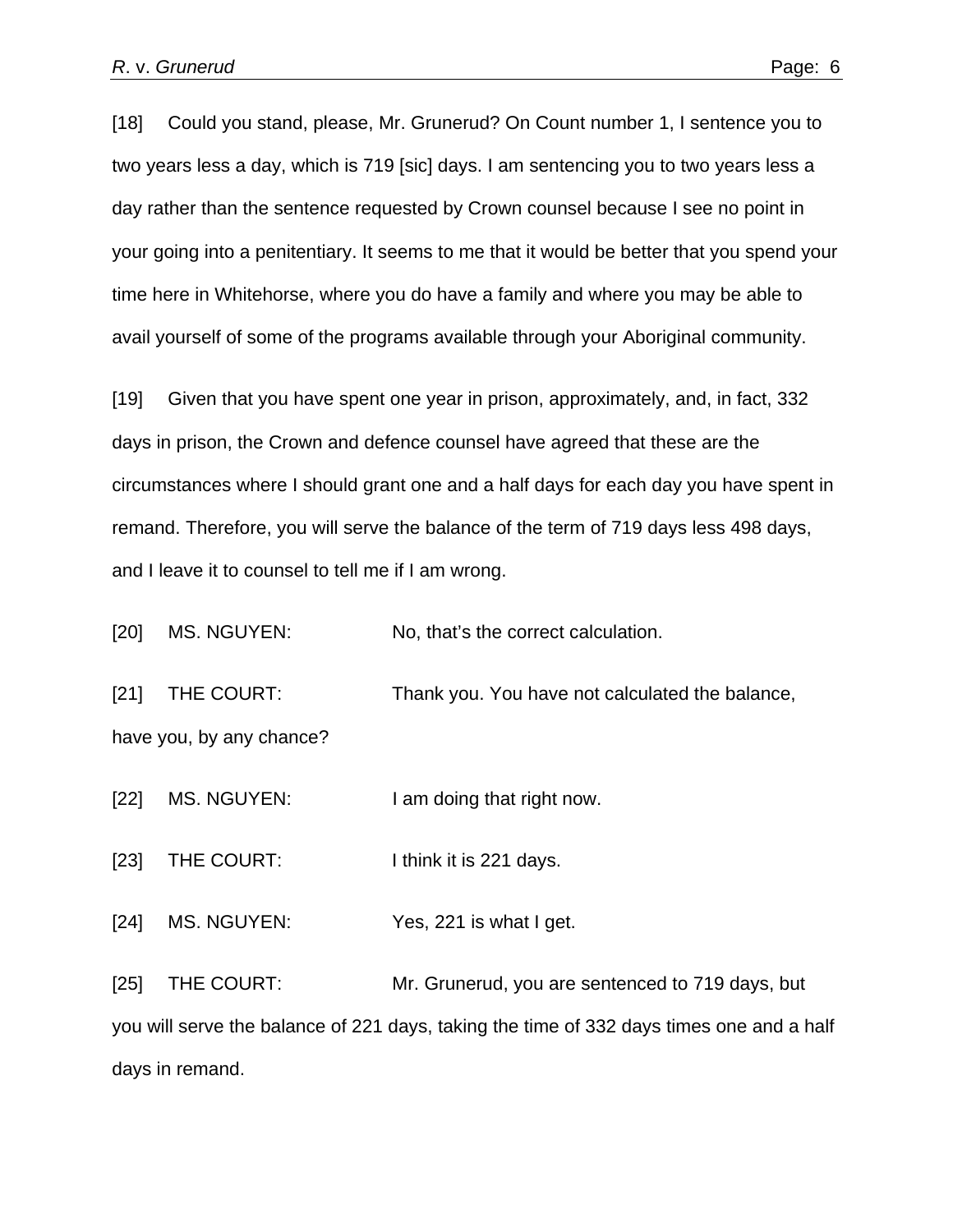[26] I am also ordering a probation term of three years to be served consecutively after the probation term which you are going to be serving as soon as you are released from prison on other matters before this Court. I will deal with the probation terms in a moment.

[27] On Count 5, I am sentencing you to 90 days concurrent.

[28] With respect to the probation terms, I am going to mirror the probation terms

which you will facing as soon as you are released, and making some changes as they

are appropriate here. First, I think, before I get to that, counsel have advised me that

you have agreed that Condition 7 of the Probation Order made the 19th of February

2009 by Justice Gower be changed. That condition was:

Report to the Family Violence Prevention Unit to be assessed and attend and complete the Spousal Abuse Program if so directed to do so by your Probation Officer.

That will be amended to:

It is mandatory that you report to the Family Violence Prevention Unit to be assessed and that you attend and complete the Spousal Abuse Program and any other spousal abuse programs available in this jurisdiction.

[29] I will now turn to the probation conditions with respect to the probation order that I have made today.

- 1. Keep the peace and be of good behaviour. Appear before the Court when required to do so by the Court;
- 2. Notify the Probation Officer in advance of any change of name or address,

and promptly notify the Probation Officer of any change of employment or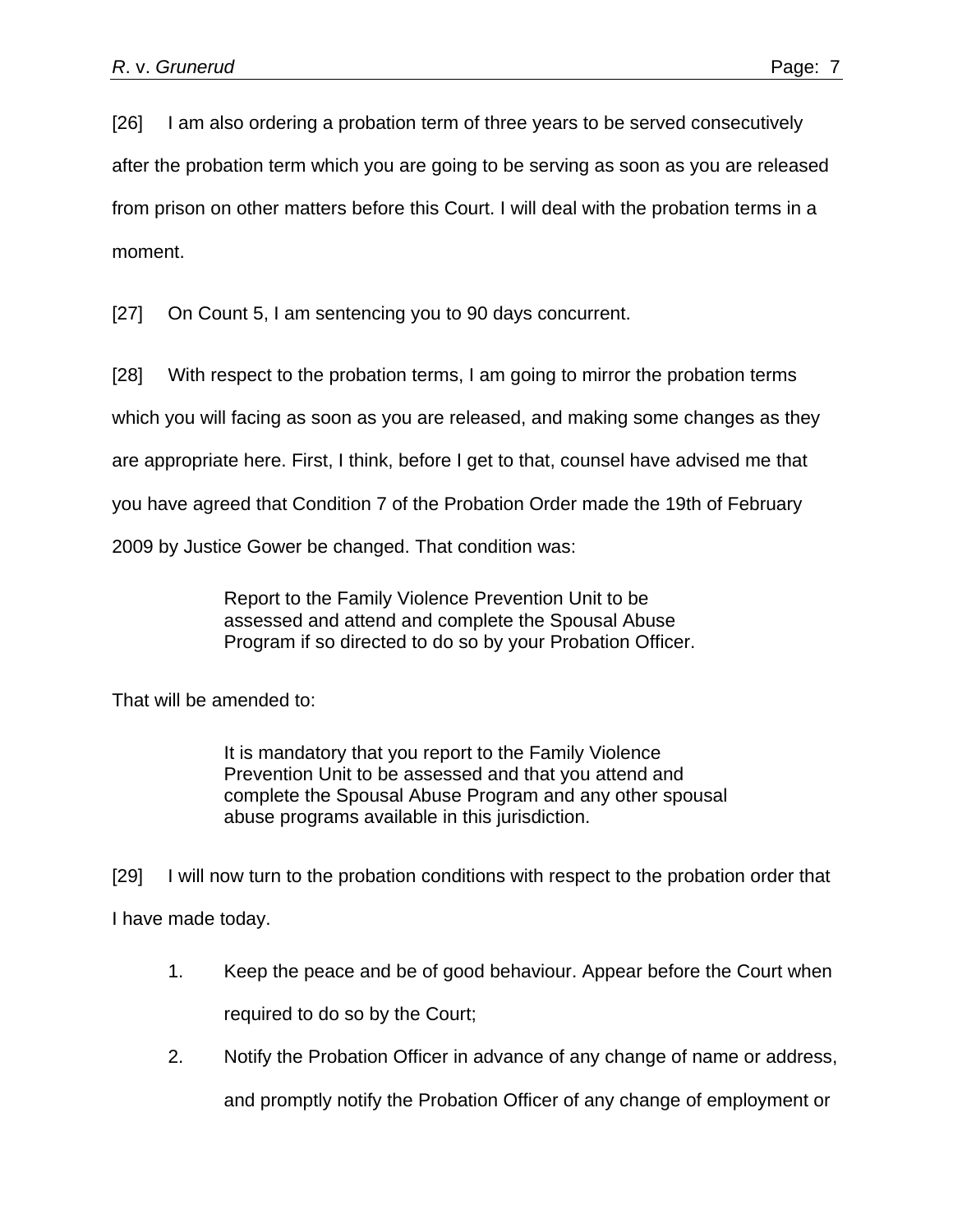occupation;

- 3. Report to a Probation Officer within two working days of your release, and thereafter, when and in the manner directed by the Probation Officer;
- 4. Reside as directed by your Probation Officer and not change that residence without the prior written permission of your Probation Officer;
- 5. Abstain absolutely from the possession or consumption of alcohol and controlled drugs or substances, except in accordance with a prescription given to you by a qualified medical practitioner;
- 6. You are not to attend any bar, tavern, off-sales or other commercial premises whose primary purpose is the sale of alcohol;

Those last two conditions directly relate to the fact that alcohol is an underlying factor in these kinds of offences for you in the past.

- 7. It is mandatory that you report to the Family Violence Prevention Unit to be assessed and that you attend and complete the Spousal Abuse Program and any other spousal abuse programs available in this jurisdiction;
- 8. You must take such alcohol and/or drug assessment counselling or programming as directed by your Probation Officer;
- 9. You must attend Alcoholics Anonymous meetings not less than once per week and make your best efforts to obtain a sponsor and provide that sponsor's name to your Probation Officer or, alternatively, provide some other proof of your attendance at such meetings satisfactory to your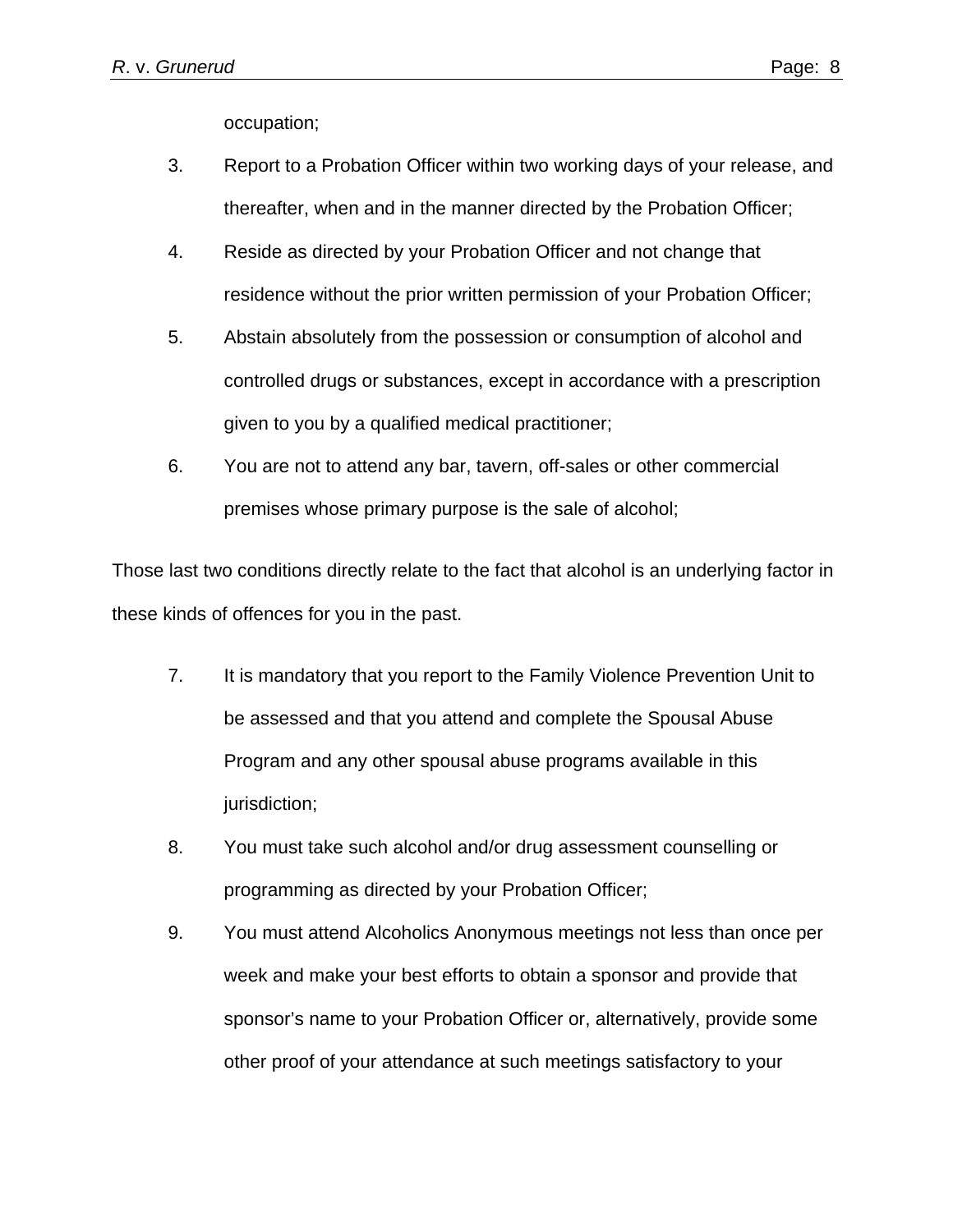Probation Officer. You will be attending Alcoholics Anonymous for six years;

That, Madam Clerk, was Item number 11, and I put it with 8 [sic] because they both pertain to alcohol treatment, so he is going to be attending Alcoholics Anonymous meetings and he is going to take other treatment as directed by the Probation Officer.

- 10. You are to have no contact directly or indirectly or communicate in any way with the complainant, in this case, Marcia Telep, or with her mother, or with her son, her children - in case there are other children - and you are not to attend at the residence of any of those persons or the workplace of any of those persons;
- 11. You are to make restitution to Marcia Telep for her camera by paying into the Territorial Court the amount of \$700 in trust for Marcia Telep within one year after your release from imprisonment;

[30] Now, I hope I am not getting into trouble here. Sorry, I have to take a break from this because it just occurred to me that this three-year term starts immediately after the other three-year term. Is there going to be a problem with that?

[31] MS. NGUYEN: No, I don't believe so.

[32] THE COURT: So that is within a year of release from prison.

[33] Now, given that this starts three years after he is released from prison, I am directing that he attend this Court for a review of this probation order within six months of the commencement of this probation order. I am ordering that because a lot of water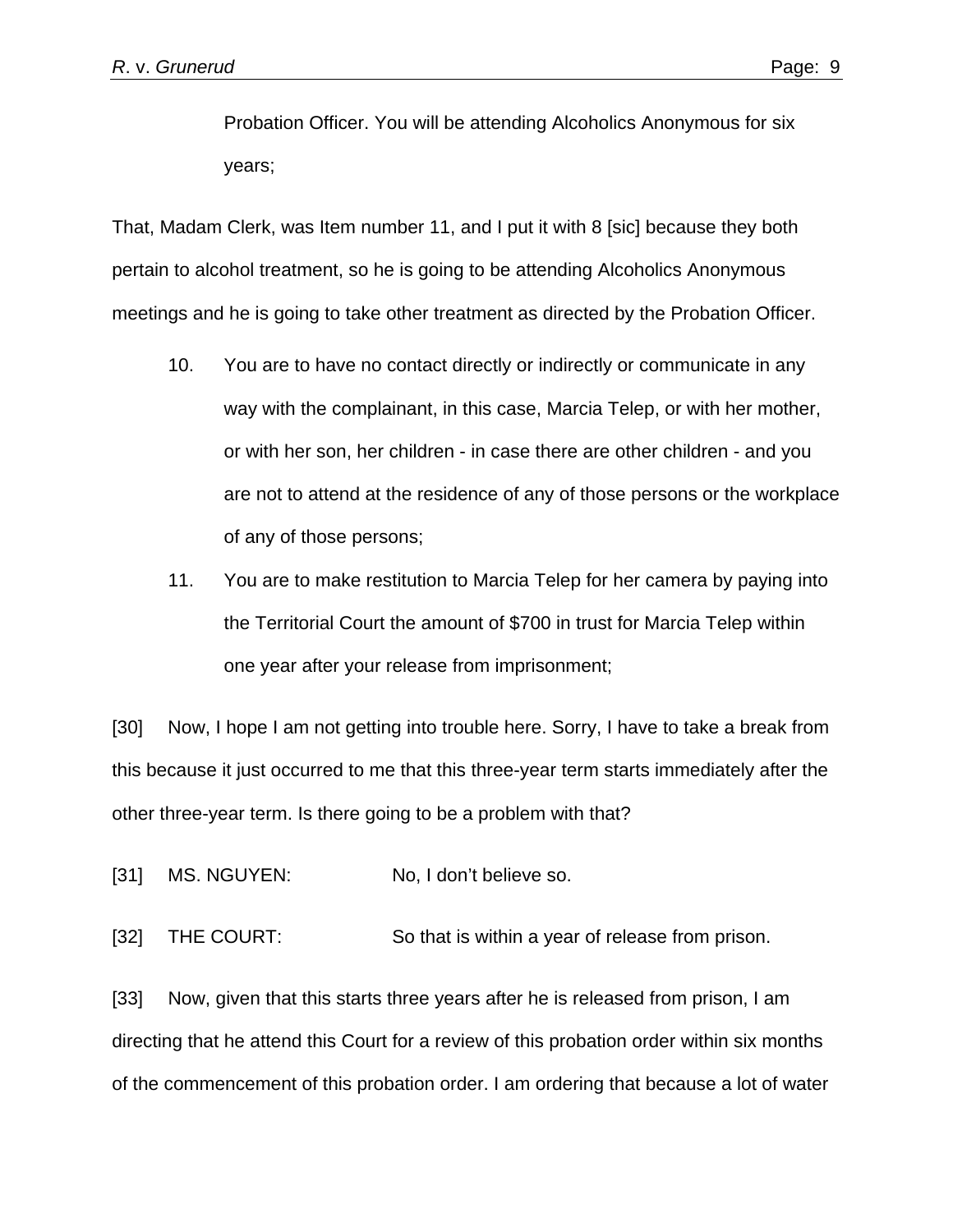may go under the bridge in three years, and there may be a need for some changes at that time.

[34] Now, I turn to some additional requirements of your probation order which pertain to your relationship with women, with a view to protect women.

12. You are to report all relationships you have with females, including friendships, and provide the names of those persons to your Probation Officer. You must also provide your consent to the Probation Officer for permission for the Probation Officer to contact and provide those women with full details of your criminal record and background. You are not to live with any female without written permission of your Probation Officer.

[35] Finally, with respect to weapons, you are not to possess or carry any weapon, including knives, outside of your residence.

[36] Now, comments from counsel?

[37] MS. NGUYEN: Only that I am advised, and I apologize for this, Your Honour, the Family Violence Prevention Unit existed in 2009. It's now -- the same service is provided by Offender Services, so that the condition relating to Family Violence Prevention Unit ought to be changed to Offender Services.

[38] THE COURT: All right, and it will be in both of the probation orders.

[39] MS. NGUYEN: Yes, thank you.

[40] THE COURT: Those are the terms of your probation order, Mr.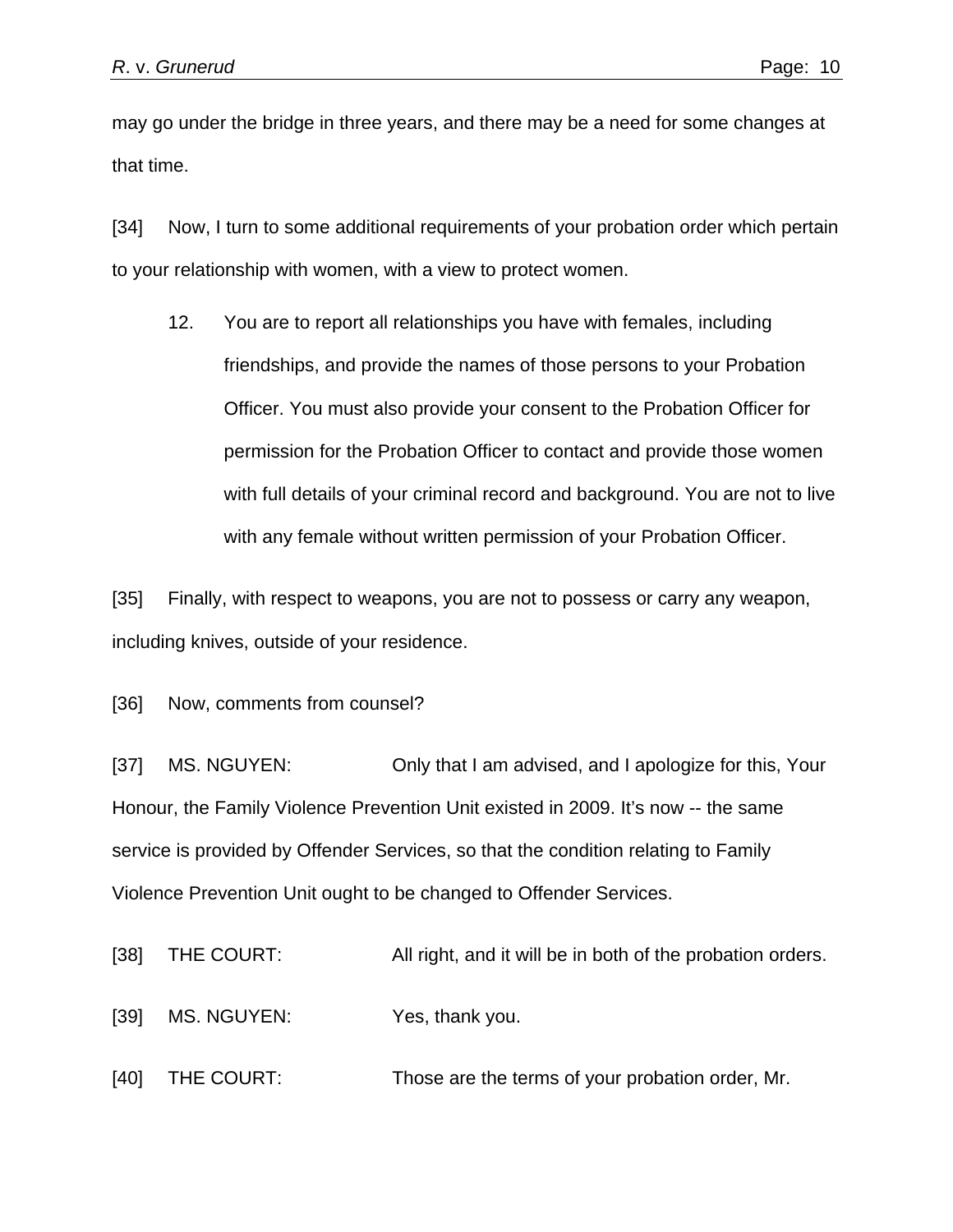Grunerud.

[41] Now, I am going to turn to two other matters. First of all, the victim offender surcharge. I am satisfied that you are not able to pay that as you have been incarcerated and will be for the next while, so I waive the requirement of the payment of the victim surcharge for the reason that you have been incarcerated and have not been, as a consequence of that, earning any income.

[42] There has been a request for a weapons prohibition. There is one in place already, I understand, but nevertheless, given that this is at least a second offence, you are prohibited from possessing any firearm, crossbow, restricted weapon, ammunition and explosive substance for life, and you are prohibited from possessing any firearm, except a prohibited firearm, and restricted firearm, and any crossbow, restricted weapon, ammunition and explosive for life.

[43] You asked for a DNA order?

[44] MS. NGUYEN: Yes, I believe they're -- well, they're mandatory in the circumstances. And I understand that he's given DNA in the past, and the reason we ask for a new one is, as Your Honour may be aware, there have been difficulties with the DNA Registry in the past, so I'm -- although I know that he has provided a DNA sample in the past, I can't be certain that that has actually made the Registry and been properly registered there.

[45] THE COURT: Mr. Roothman, do you have anything to say about - you may sit down, Mr. Grunerud. Mr. Roothman?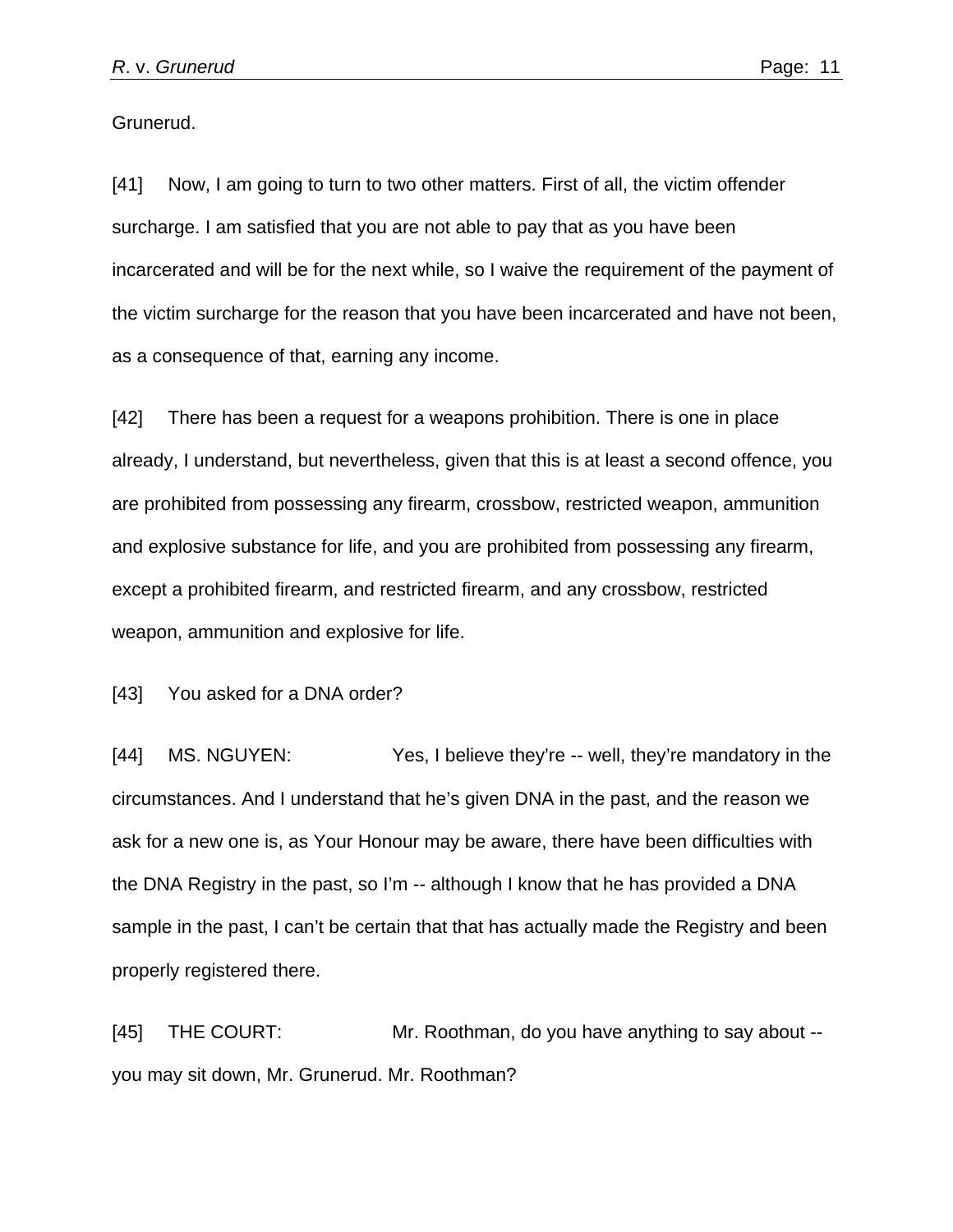[46] MR. ROOTHMAN: There is no issue about DNA.

[47] THE COURT: All right.

[48] MR. ROOTHMAN: May I just have a moment to seek instructions on something else that my friend has raised. I just need to canvass that.

[49] THE COURT: Certainly.

[50] MS. NGUYEN: Your Honour, just one last thing. Because this probation order won't take effect for three years, there is the issue about contact with Ms. Telep and her mother and son. As I understand it, Mr. Grunerud is willing to enter into today a recognizance to keep the peace with those conditions on it, and we'll have that renewed until -- until the condition comes into effect, just so that the complainant is aware that this won't be an issue.

[51] THE COURT: That is fine.

[52] MR. ROOTHMAN: That's correct, Your Honour.

[53] THE COURT: All right, thanks, Mr. Roothman.

[54] Now, with respect to the DNA order. Mr. Grunerud, I found you guilty of a primary designated offence, that is assault, and I am required to order that you submit to the authorities for the taking of such samples of your bodily substances as are required for the purpose of forensic DNA analysis, and I have the form of order here, Form 5.03, which I am going to sign. Is there anything else, counsel?

[55] MS. NGUYEN: Just the entry into the recognizance Mr. Grunerud --